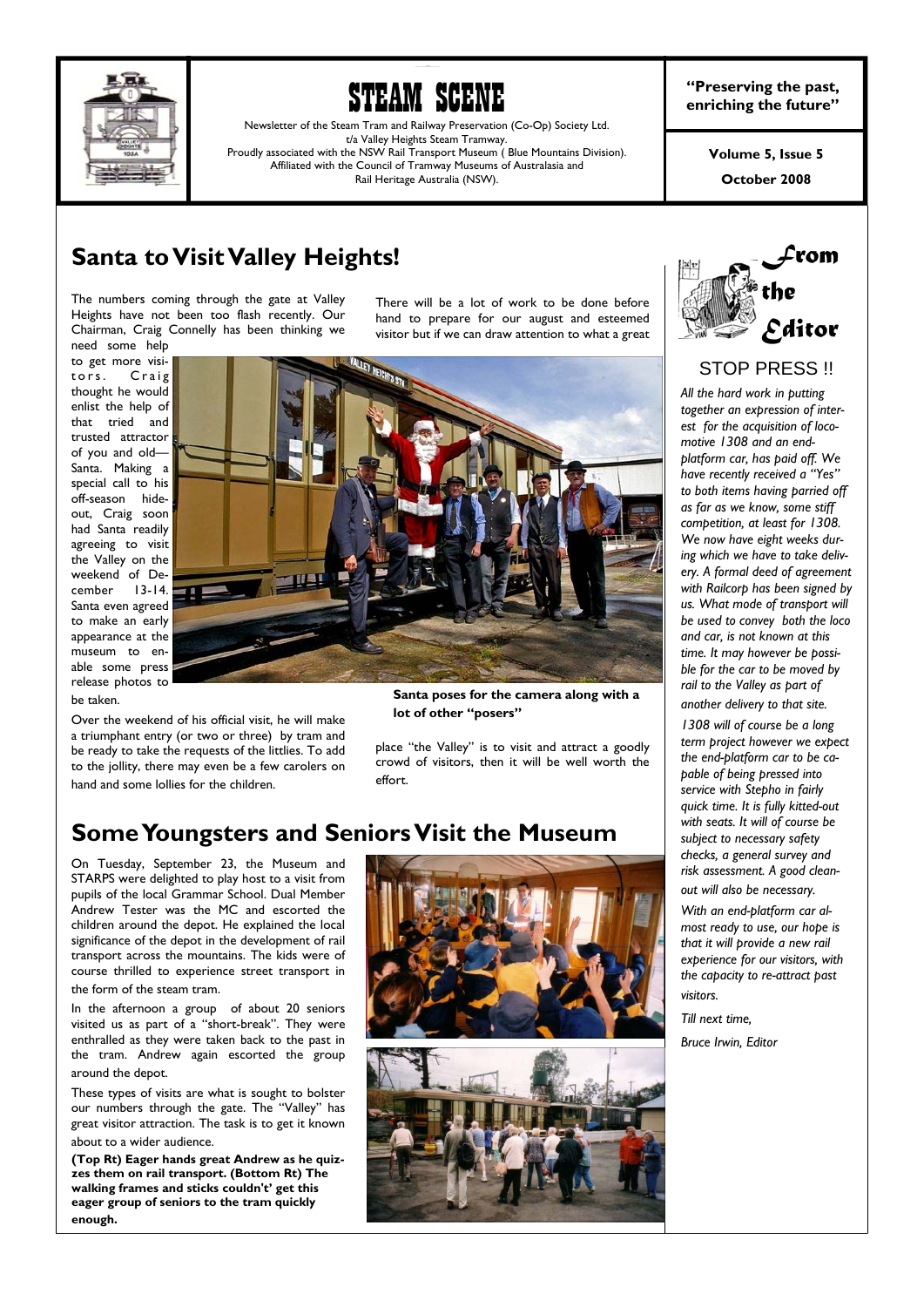### **A TRIO AND A HALF OF STEAM TRAMS**

*Secretary Peter Stock has assembled a most interesting account of the three surviving steam tram motors from the NSW system. Also surviving in Crich, England, is a motor that was unsuccessfully trialled in NSW, "John Bull". And the half? - you will have to wait until the end of the article!* 

 Most members know that there exists just three Baldwin steam tram motors from the extensive N.S.W. Tramway system. Without counting the several examples of British-built steam tram motors that were trialled in the late 19<sup>th</sup> and early 20<sup>th</sup> centuries the Baldwin-built and locally built Baldwin-style motors were the mainstay of daily operations. These motors finally numbered 132



**Motor 1A photographed not long before it went on public display at the Powerhouse museum annexe at Castle Hill**  remains just three, with one of the British tram motors named "John Bull" being located out of service at the tramway museum, Crick, UK. From the Frank

Moag Collection and Society archival material it is revealed that as early as 1935 efforts were being made to preserve one of the fast disappearing "Puffing Billies" as they were becom-

ing known. From these sources, some remarkable facts turned up. One set of papers, although incomplete, threw light on a proposal to preserve a steam tram motor and display it outside the old Bridge Street Yard (now occupied by the Intercontinental Hotel). Quite a remarkable thought. Following is a precis of that early successful attempt to preserve a steam tram. The story of how !A came to be preserved has been previously covered in Steam Scene (Vol.4 Issue 5—October 2007))

 In the following narratives the words in *italics* have been transcribed as they appear in old correspondence and society minutes. Some wording is probably best described as not being the technically accepted form. Occasionally the usual fleet number style may be not be in accordance with the norm however, for accuracy of the narrative, the original texts are quoted.

#### *1. STEAM TRAM MOTOR 1A:*

 With the steam tram era rapidly drawing to a close, A Mr. A.H. Dunstan, Secretary of the Railway Circle of Australasia (later to become the ARHS) wrote to the Commissinmer of Road Transport to see if motor !a could be preserved and perhaps mounted on a plinth outside of the former Bridge Street Yard as a memorial to former steam tram men. Allowing for gaps in the correspondence now extant, it appears that the matter was eventually taken up between the Commissioner and the Technological Museum (now the Powerhouse Museum) This resulted in motor 1A being withdrawn from service just prior to the closure of the Kogarah-Sans Souci line. The vener65able motor was taken into the Technological Museum's transport collection, housed in the old fire station that was situated behind the old museum building in Harris Street.

 The question of whether the motor saved was actually 28A or 1A, is discussed in the previous SS issue referred to. .

 In 1938 the body was lifted and placed on a tractor where it hauled a facsimile d/d tramcar for the Sesqui-centenary parade. Returned to the frame, it stood until used in the first Waratah Parade in Sydney in 1951. This time a "new" d/d car had been built. However the body was not used in subsequent parades due to wear and tear. A facsimile motor body was built in its place.

 After many years, motor 1A finally was to be publicly displayed in the Powerhouse Museum Sydney. It has subsequently been transferred to the museum's facility at Castle Hill where it is on display.

 The initial effort, by a group of people interested in tramways, just may well be the first successful petition to interest transport authorities of the value of preserving our street transport heritage. As mentioned, the Railway Circle of Australasia went on to become the highly respected Australian Railway Historical Society. It is from the Circle that a special interest group emerged. This was the Steam Tram Study Group, which in time developed into the N.S.W. Steam Tram and Railway Preservation Society. That is in itself another story.

#### *2. STEAM TRAM MOTOR 100:*

 The society minutes record considerable efforts during its formative years to bring home the ex-Sydney steam tram motor 100 situated in Wanganui, New Zealand. Careful perusal of the minutes, point to considerable efforts being expended by our pioneer members to somehow secure 100. Attendant to the problem was to arrange its transport back to Sydney by sea. The motor was sold out of government service to Thomas Saywell, Brighton-le-Sands as a back-up locomotive to protect his electric tramway from Rockdale to his development on the shores of Botany Bay after this new system suffered a failure necessitating hiring a small government locomotive. This event prompted Mr. Saywell to acquire 100 from the tramway department as stand-by motive power to haul the electric tramcars. Subsequently Saywell sold on 100 to the local authorities in Wanganui, NZ, who actually operated their electric tramway for a time using 100. The well-traveled motor then ended its days in the yard of a local engineering firm where it was found by the society. The first reference to the acquisition of motor 100 was recorded in the minutes of November, 1954, that the secretary, Mr. Bruce Macdonald, was to. *write to the Town Clerk at Wanganui, NZ, enquiring about the existence or otherwise of motor 100A.*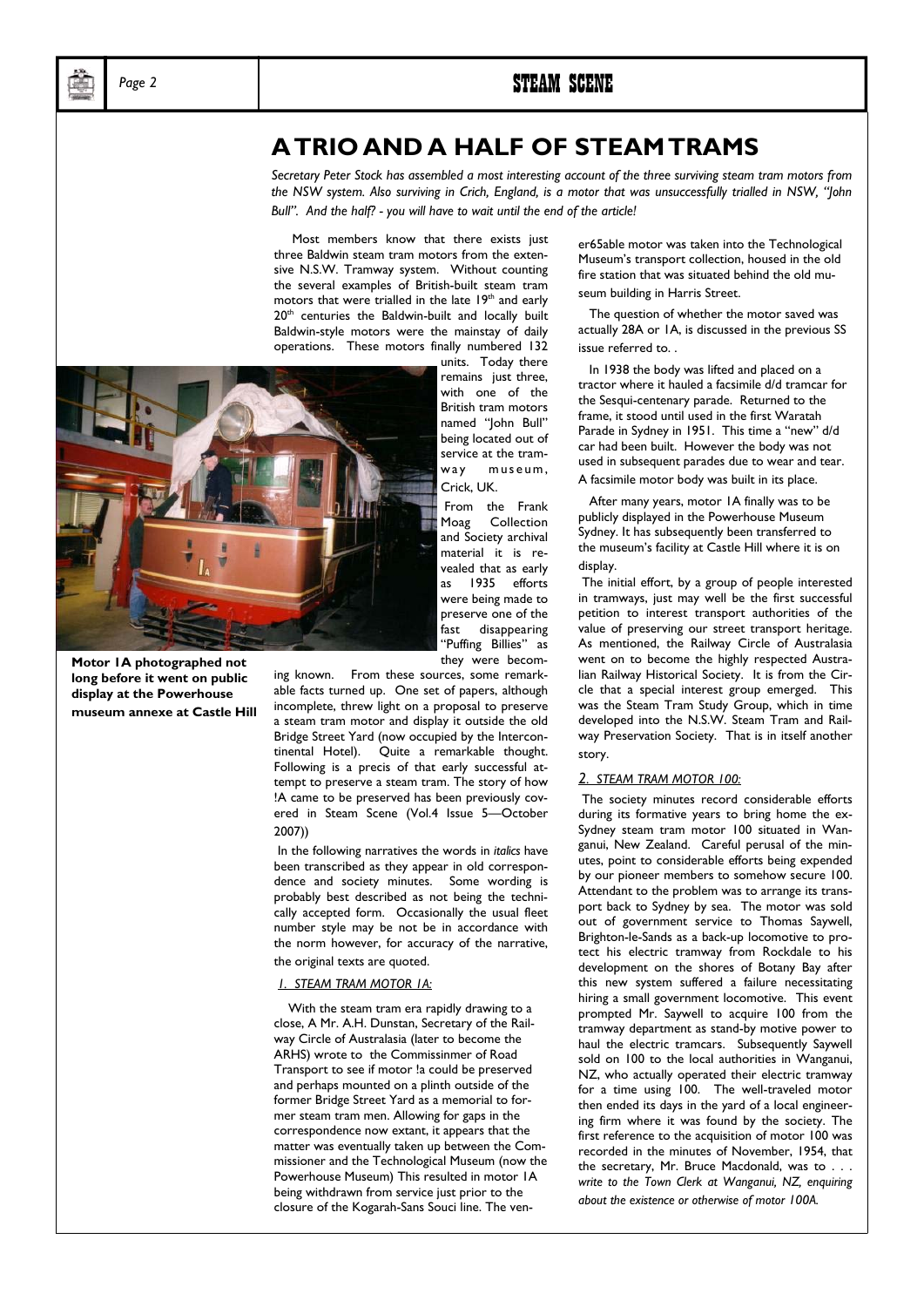### Volume 5, Issue 5 *Page 3*

An undated note attached to minutes of lune, 1955 to Frank Moag advised, amongst other things . . . *we have had word that No. 100 is ours if we take it away. Negotiations are in hand with the shipping Co. but I don't know just what the outcome will be.* In the July minutes the matter of 100 was mentioned. Although not clear it alluded to a company being approached re transport. *months*. The suggestion was carried. Would members storing the 5/ be an early version of the "keeping it in the cunning kick"? By February, 1956, the Department of Customs had granted the society an import license for 100.However in August . . . *correspondence from Johnstone & Co., Wanganui, advising of the cost of transport and shipping No. 100* was read. Obviously the costs quoted were beyond the capacity of the society treasure to remit . . . *the secretary being directed to take any action he considered fit to get the amount reduced.* Handwritten notations suggested . . . *they won't be in it – three hundred pounds (\$600) or no 100 – think it over & let me know if you have any other idea.* 

 Motor 100 dominated discussions at the September meeting. A letter was read . . . *from the Union Steamship Co. advising that the cost of transporting motor 100 would be two hundred pounds (NZ) and the secretary should continue his enquiries for a cheaper or more satisfactory arrangement but meanwhile we would complete our financial contract with Blake Engineering Co., Wanganui, and pay the fifteen pounds (NZ).* This figure may have been some sort of deposit or even the full purchase price for 100. This was undertaken as the December minutes note . . . *Correspondence from Blake Engineering enclosing invoice and receipt.* That would indicate the society now owned another tram motor, although it was in NZ. The matter of financing the freight costs weighed heavily on the members thoughts. A suggestion . . . *on securing of finance for payment of the freight account for motor no. 100 that each member store privately or pay to the treasurer the sum of 5/- (50c) per week and this would work out to one hundred pounds (\$200) in six* 

 It was recorded in July the Union Steamship Co. confirmed the previous freight price. A further thirty pounds (\$60) was added to the fund. At this time correspondence from the Baldwin Works re motor information was tabled (for 100 or 103A?). But the August minutes recorded . . . *after discussion it was resolved that a member's portion of the money in the fund for No. 100 be re-directed for the cost of transport of the Davenport provided such a cost was not exhorhitant.* (The Davenport was a 2' gauge locomotive of the Kiama Quarries being moved from Kiama to Parramatta Park –PS.)

 A written report, presented to the February, 1957, by Frank Moag . . . *on No. 100 and the meeting with Mr. Blake (from Blake Engineering Co., Wanganui–PS) and that enquiries be made as to the possibility of returning No. 100 in a complete condition* was tabled. Further . . . *Mr. Blake be approached to see if he will act on our behalf in shipping from Wanganui direct. We can guarantee two hundred and fifty pounds (\$500) and that Messrs Howard Smith be contacted regarding their vessels which call at Wanganui.* 

 A meeting of members in June was minuted. From the record it appears that considerable time was spent discussing 100. Attention of members

was directed to . . . *the portion of a letter regarding the limit of the ship's derricks and the possibility of dismantling No. 100 for easier transport. Offering Blake's the boiler as compensation for labour, Mr. Macdonald stated it may be possible to obtain a boiler locally to fit 100.* It was decided . . . *that Blake be ap-*

*proached on the question. Also that the local boiler s i t u a t i o n b e checked.olved that a member's portion of the money in the fund for No. 100 be re-directed for the cost of transport of the Davenport provided such a cost was not exhorhitant.* (The Davenport was a 2' gauge locomotive of the Kiama Quarries being

 $1958$ 

moved from Kiama to Parramatta Park –PS.)

**Motor 100 standing outside of Blake Engineering, Wanganui NZ, in 1958.** 

 A written report, presented to the February, 1957, by Frank Moag . . . *on No. 100 and the meeting with Mr. Blake (from Blake Engineering Co., Wanganui–PS) and that enquiries be made as to the possibility of returning No. 100 in a complete condition* was tabled. Further . . . *Mr. Blake be approached to see if he will act on our behalf in shipping from Wanganui direct. We can guarantee two hundred and fifty pounds (\$500) and that Messrs Howard Smith be contacted regarding their vessels which call at Wanganui.* 

 A meeting of members in June was minuted. From the record it appears that considerable time was spent discussing 100. Attention of members was directed to . . . *the portion of a letter regarding the limit of the ship's derricks and the possibility of dismantling No. 100 for easier transport. Offering Blake's the boiler as compensation for labour, Mr. Macdonald stated it may be* 

*possible to obtain a boiler locally to fit 100.* It was decided . . . *that Blake be approached on the question. Also that the local boiler s i t u a t i o n b e checked.* By August however, the society's interest in No. 100 was becoming urgent. It was recorded that . . . *correspondence from the Wanganui Model* 



*Engineers re dismantling 100 was read and the secretary was instructed to notify them that we did not intend*  **along the tracks at MOTAT,**  *to pursue this course now.* Again the acquisition of **Auckland NZ.** No. 100 was raised again at the October meeting. In the absence of society records it appeared that . .

- . *Blake Engineering Company in NZ advised that delivery of the motor was required by 1958.*
- *(Continued on Page 6)*

**Motor 100 proudly steams**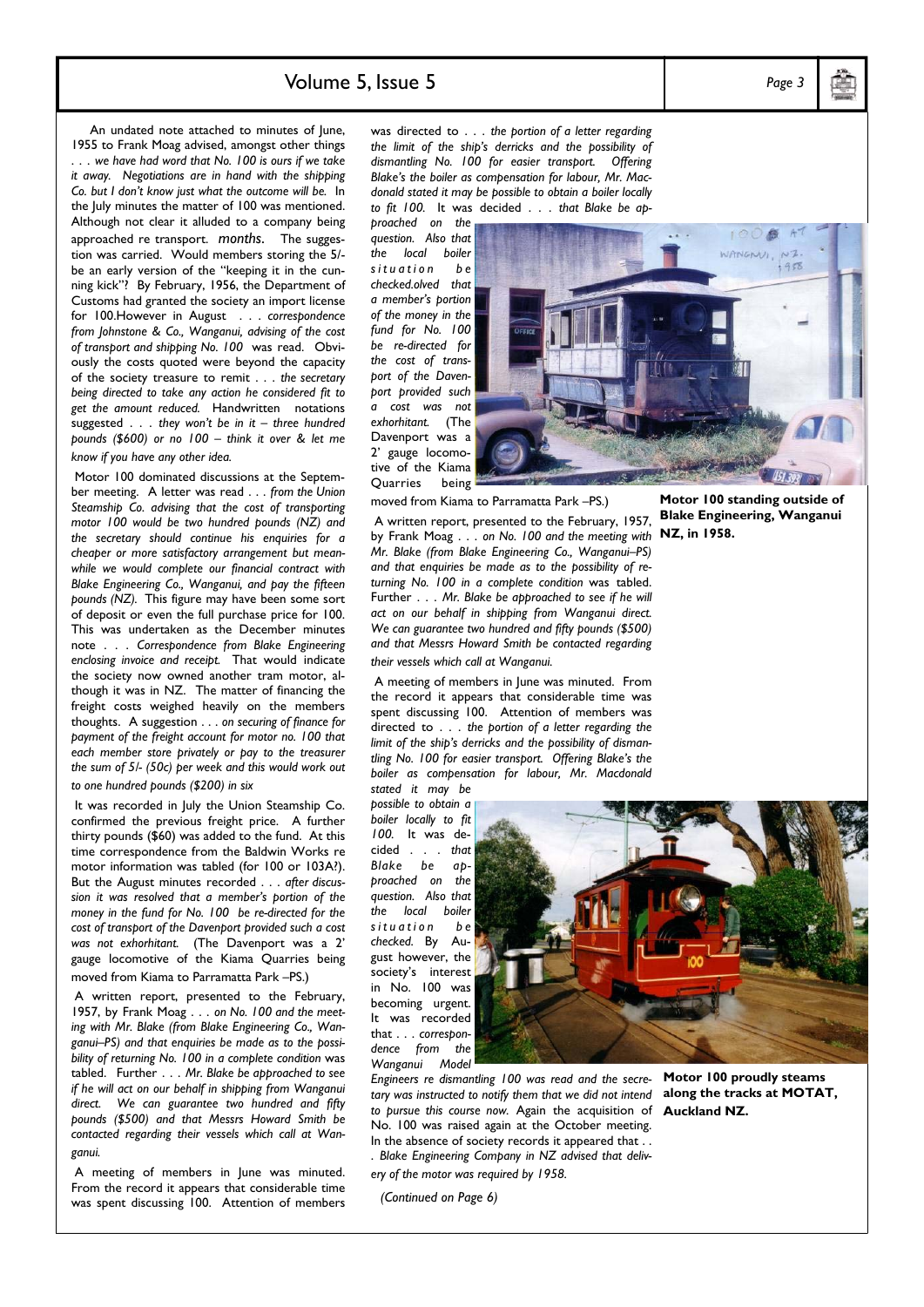### **The Sad Tale of Frederick Eames**

*Our tram uses a vacuum brake system of the Eames patent variety. The next time you see it in action, you might consider the following story of its inventor.* 



 We are all familiar with the Westinghouse brake system in use on most of the world's trains. Less familiar is the vacuum brake system, in particular, (there were others) that invented by Frederick Eames. The brake system invented by George Westinghouse is now paramount in usage. It was not always so with vacuum brakes, using a vacuum to operate the brakes rather pressure, having vied for supremacy at one time. Indeed some Australian railway systems, notably Western Australia and Tasmania used vacuum systems until comparatively recently. This story is not about the merits of either system but about the inventor the Eames vacuum brake system, a fatal victim of chicanery. Frederick William Eames (1843-1883) was born at Kalamazoo, Michigan, the son of an inventive farmer-mechanic. He had just entered college when the Civil War began, and he promptly enlisted in the 2nd Michigan Infantry. He subsequently mustered out to accept a lieutenancy in another Michigan regiment. He was honorably discharged in 1863 and appointed aide in the Revenue Service patrolling the Mississippi River.

Another source says Eames came to Watertown, New York, in 1861 "to install for the municipality a pumping system of his own devising. That same year, Lovett and Moses Eames (his father and uncle respectively) bought Beebee Island, New York, and established a machine shop there in one of the old stone buildings which had survived the cotton factory fire." Frederick Eames appears to have arrived some time after his army discharge.

 He received his first patent in 1874. Besides the power-brake that bears his name, he invented an automatic governor and cut-off for engines of ocean steamers, a steam pump, and **"**a multitude of other mechanical devices.**"**

At the time in question, Eames was a married



**The 4-2-2 Baldwin locomotive, Eames had shipped to UK for demonstration trials of his patent braking system.** 

the brakes in his father's machine shop on Beebee's Island at Watertown, New York. The company was capitalized at \$500,000 (more than \$8 million in today's buying power), but was short of capital from the first. Being in a highly competitive environment (notably with Westinghouse) Eames decided to go to Europe to sell his system there. Eames traveled extensively marketing his brake. To

manufacturing

Only two of the English lines made purchases, apparently because there was already a Britishmade vacuum brake available. It was an "automatic" brake: if the train parted or the ejector failed, the brakes were applied *automatically.* Eames determined to make his own automatic brake on his return to the States. Whilst he was away in June 1882, the Vice-President, Secretary and Directors of the company entered into an agreement with Thomas Prosser and Son of New York, whereby they transferred and leased to the latter, all the property of the company including the patterns etc. and the exclusive right to manufacture the brakes in USA under Eames' patents. Evidently the Eames company owed Prossers \$47,000, a very considerable sum. Immediately after the transfer, Frederick Eames returned from Europe. One could imagine his mortification and anger on learning of what had transpired. He immediately set in train an action against the conspirators, (his fellow directors) together with Prosser's, to have the agreement set aside.

 Following the institution of the action, although the shop was under the charge of the Sheriff, Eames, maintaining his rage, entered the shop and proceeded to choke the officer in charge! Eames was arrested under warrant. It appears there was much bitter feeling between Eames and the shop hands.

 On April 20, 1883, a judgment was given which held that all the transfers were void. The Sheriff and Eames were given immediate possession of the works however Eames had to repay Prossers' the outstanding amount. Wasting no time, Eames, his brother, the sheriff and under-sheriff together with a Baptist minister who was a stockholder, went straight-away to take possession. With the Sheriff formerly turning the works over to Eames, Eames went down into the basement to close the engine down. On his way down he passed Charles Higham, a pattern maker and Superintendent of Construction. After closing down the engine, Eames made his way up to the office and caught hold of Charles Bingham, who had been in charge of the works since the commencement of the suit. With pent up anger and wanting to reek revenge, he attempted to throw Bingham out of the building. The Sheriff intervened. Proceeding to another level, Eames went to the end of the building where a door had been put in to connect with an adjoining property. Behind this door had retreated Higham. On seeing Eames steaming toward the door, Higham promptly locked it. On coming to the locked door, Eames promptly broke a glass pane in it with his cane, put his hand through and unlocked the door. Up until this time, Eames and Higham had been the best of friends and had never had any cross words. Higham was probably terrified on seeing Eames in his seething state.

 Workman said they saw Eames raise his cane above his head as if to strike him. Higham subsequently said Eames hit him twice. In any case,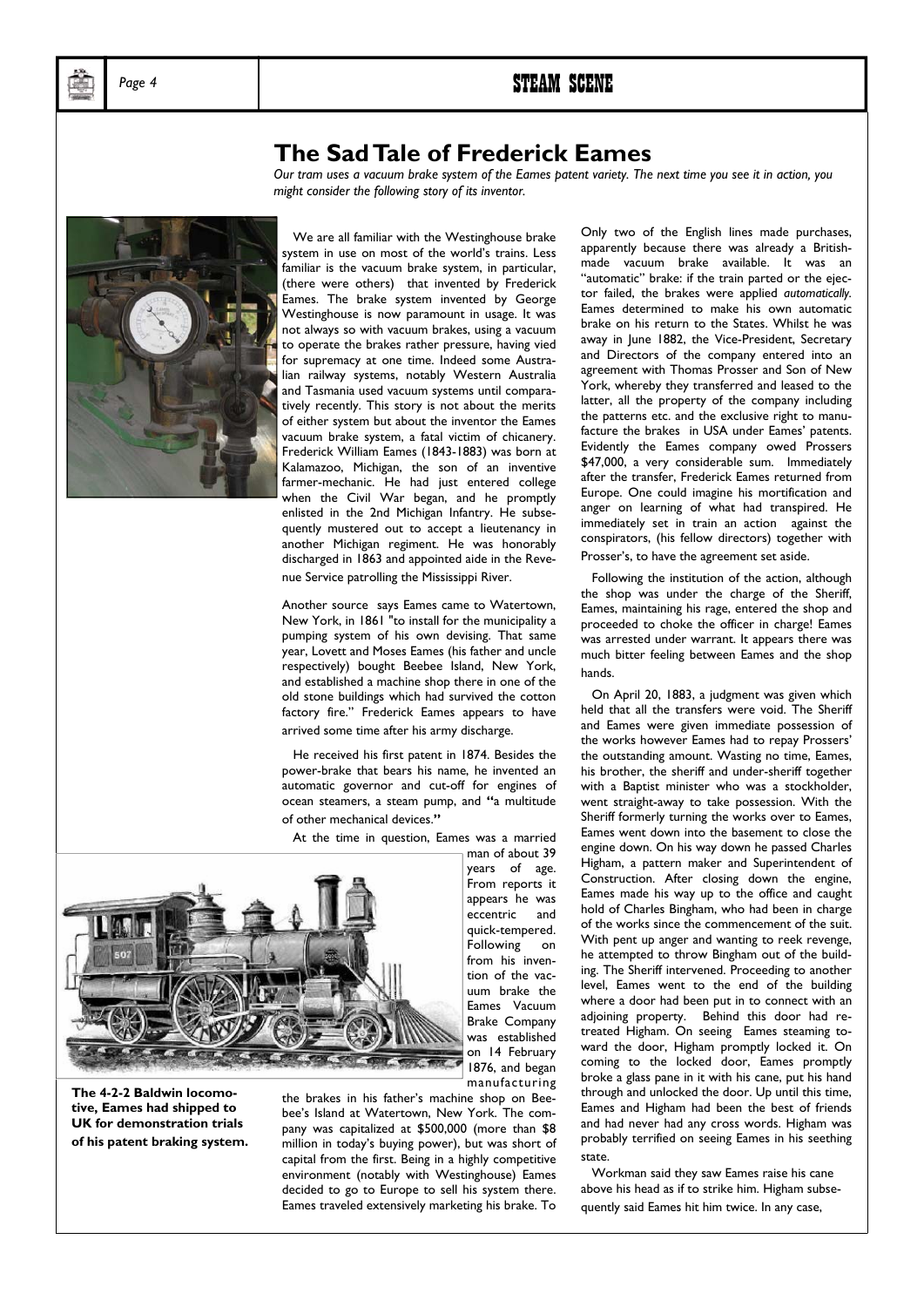### Volume 5, Issue 5 *Page 5*

Higham pulled out a .32 revolver and fired two shots at Eames who fell to the floor quite dead. One ball had hit him in the lower part of the head whilst the second had entered his right breast passing through his heart. The Rev. Townley, who was following close behind, found Eames down on the floor and Higham standing over him as if he intended to shoot him again. The reverend gentleman promptly took a club and beat Higham off. The murderer promptly gave himself up and put himself in the custody of the Sheriff. After going to inform his wife of what had happened he went with the Sheriff to the local gaol. It was said that during the afternoon, Higham was prostrate with grief.

 Higham was 33 years of age and had worked for the company almost since its inception. Workmen said they never knew Higham carried a gun although some outsiders believe that since the trouble had began the shop was like an "arsenal and that all the men had been armed". A post mortem examination was quickly arranged as was a coronial enquiry.

 Higham subsequently went for trial in December 1883. He was found "not guilty" on the grounds of self-defence.

#### **Later History of the Company**

 Though vacuum brakes were doing well overseas, in the United States they were losing out to the Westinghouse automatic. One of the few large sales was to the narrow gauge Denver South Park & Pacific, which outfitted 700 cars in 1880. A year later, the Union Pacific [which just happened to own the Denver South Park & Pacific] purchased 300 sets, also for freight cars. In 1885, the Eames Company developed its own automatic brake, spurred on by several railroads that wanted to block the Westinghouse monopoly.

### **Commemorating an Epic Journey— Pumping a Sheffield into Central**

Back in 1988, one of the more remarkable Bicentennial activities, was the Sheffield Conquest trike trip from Perth to Sydney. This took place over six weeks, to celebrate the railway pioneers and the role played by railways in the development of Australia.

 This epic journey was the inspiration of Ken McCawley, former guard and train-controller. Ken was and still is, passionate about the perway side of railway operations. Ken, his wife Betty, John Cooper and others formed the core group of operators of the Sheffield hand-trike. (This is the same as the one we have at Valley Heights.) Together with hundreds of members of the general public paying their way, all shared in this unique adventure. Robyn, myself and the kids had the privilege of pumping the Sheffield on the last weekend of the trip from Katoomba to Leura.

 Eventually the Sheffield became a regular attraction in Paramatta Park where we charged the public Two Dollars for a ride, as a fund-raiser after the fire in 1993.

 The trike bug we and truly had bitten me to the extent that I have acquired one or two that have been added to the attraction of Valley Heights .

Friday, October 10, 2008 was the 20th anniversary

In 1886, trials were run on the Burlington. The Eames vacuum brake came out second only to the Westinghouse pneumatic, proving too weak for long trains. One of the major goals of the railroads at that time was to increase train length to more than 50 cars.



 In 1890 the Eames Company reorganized as the New York Air Brake Company. The plant was eventually moved from Beebee Island.

George Westinghouse sued the New York Air Brake Company, but his earliest patents had expired, and after years in the courts, in 1912 the companies agreed on a cross-licensing arrangement that allowed them both to do business. John White estimated in 1978 that New York Air Brake held about a 25% market share against Westinghouse**'**s 75%.

The New York Air Brake Company is still in business, "a supplier of innovative train control systems for the railroad industry." They have a website at **<http://www.nyab.com/> .**

**The New York Air Brake Company's works on Beebee Island New York. Frederick Eames established his company in his father's machine shop here. The Eames company was suc-**

of the Sheffield's arrival at Platform 1, central. Ken had the idea that he would love to take part in a

re-enactment of the arrival. He certainly must have known people in high places because he managed to pull off what most people might have said would be impossible nowadays for such a venture possession of platform 1 track, out to and including the Indian-Pacific Motorrail siding. This was authorized for an opening of a few hours. Under the guidance of the appropriate Railcorp Safety Officer, at 1 pm, the original crew pumped the Sheffield down to the buffer stop of platform 1.

 Seating and a PA system had been set up on the platform together with banners of welcome etc. Short speeches were made . The main guest was Rob Mason, CEO of Railcorp, He commented that he was from Sheffield in England. He doubted that his home-town had anyting to do with the naming of the Sheffield hand-pumper. (He was right).

Donning safety-jackets, guests were taken for rides about half-way along the platform. As an experienced trike operator and as someone who had taken part in the original trip, I was asked to participate in a number of these short rides.